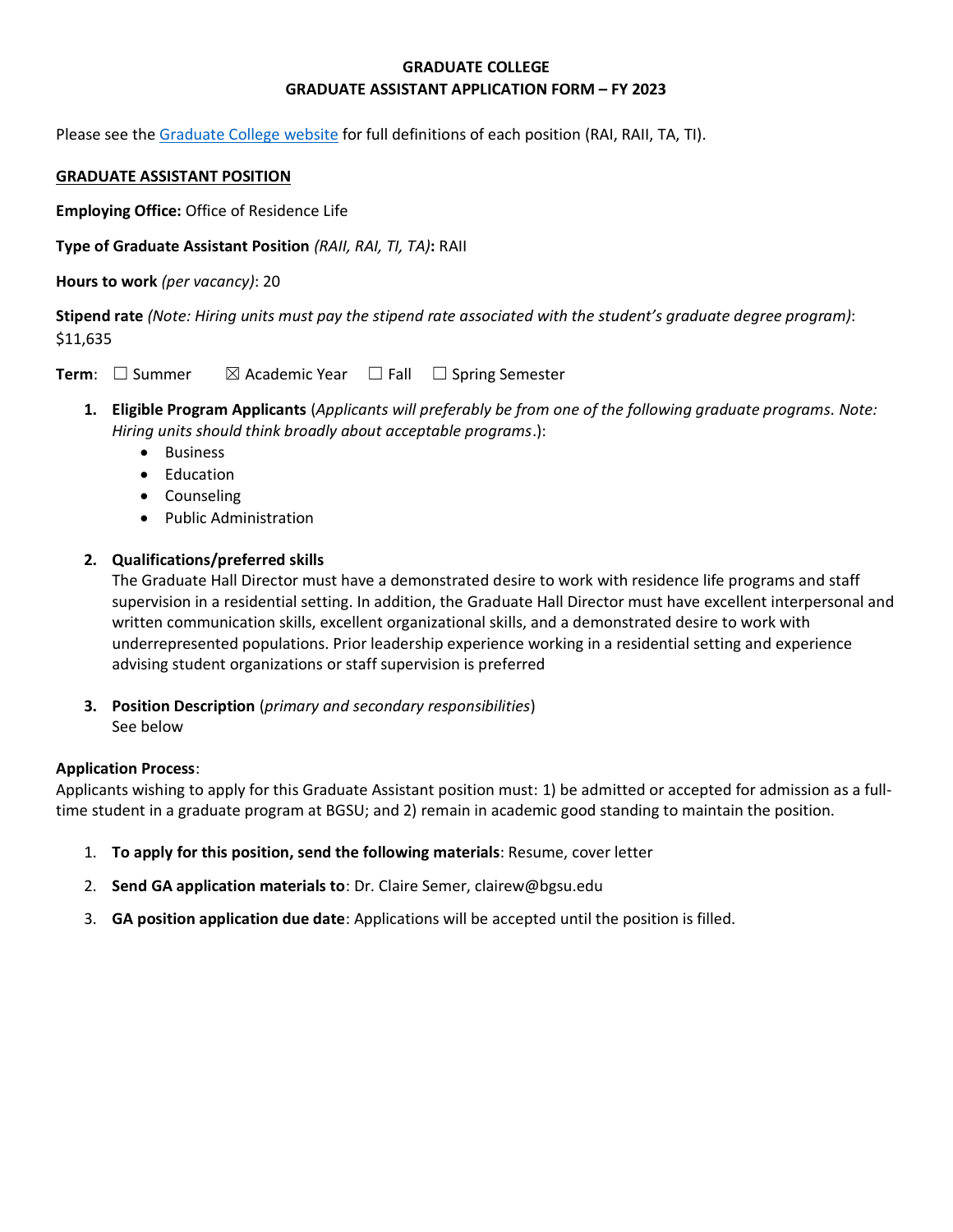#### **Position Description:**

The Graduate Residence Hall Director is a staff person in the Office of Residence Life, who assists in the daily operation of an undergraduate residence hall. The Graduate Residence Hall Director is directly supervised by a full-time Residence Hall Director. This staff person assists in the supervision of Resident Advisors (RAs), Student Desk Manager (SDM), and Desk Clerk staff, as well as the administration of hall-wide programming and crisis response.

#### **Major Duties and Responsibilities:**

The specific responsibilities of the position are negotiated between the Graduate Residence Hall Director and the Residence Hall Director with the approval of the Assistant Director for the area where the hall is located. Typical areas of responsibility may include, but are not limited to, the following:

- Supervise, advise, train, evaluate, and hire a Resident Advisor (RA) staff, including personal and professional development of RAs and creating a sense of team and camaraderie amongst staff
- Co-supervise the Student Desk Manager (SDM), who also supervises the front desk. The GHD will work with the SDM to hire, train, supervise, and evaluate the student desk staff
- Develop a well-rounded community within the building, focused on the five priorities of the Falcon Student Retention Curriculum (Academic Success, Safety and Security, Inclusivity, Personal Growth, and Engagement)
- Develop relationships with and be visible to residents in the building
- Become familiar with available resources on campus and be able to communicate those resources to residents
- Counsel students and respond to crisis situations that may occur in the residence hall
- Adjudicate meetings with students who have violated the Code of Student Conduct. Determine appropriate consequences and results of these meetings, including referring cases to the University Level or assigning educational sanctions
- Communicate effectively and respectfully with residents, families, faculty, advisors, and other constituents found oncampus
- Distribute and assist with all paperwork and other administrative duties
- Attend and participate in staff training sessions and meetings
- Attend and participate in staff selection sessions and meetings
- Participate on committees within Residence Life

#### **Additional Responsibilities Include:**

Responsibilities could also include:

- Manage the hall budget
- Create and facilitate professional and personal development for both Resident Advisor staff and professional staff
- Present or co-present sessions during student staff trainings
- Represent the Office of Residence Life at recruitment and large admissions functions
- Support Bowling Green State University and Office of Residence Life initiatives
- Co-advise Hall Council, or the student governing body within the residence hall
- Serve on a Residence Life committee

#### **Time Commitment:**

10-month, 20 hours scheduled per week. This position may require evening and weekend hours.

Appointment tentatively set to begin Monday, July 11, 2022 and end on Friday, May 5, 2023. Time-off occurs between semesters and during academic breaks, additional time arranged with supervisor.

#### **Benefits/Compensation:**

- A stipend of \$11,635 and a full tuition scholarship\*
- 10% discount at the University Bookstore
- A desktop computer and reserved parking space are also provided, but the student covers the cost of the parking permit *\*Tentative amount based upon projected academic dates.*